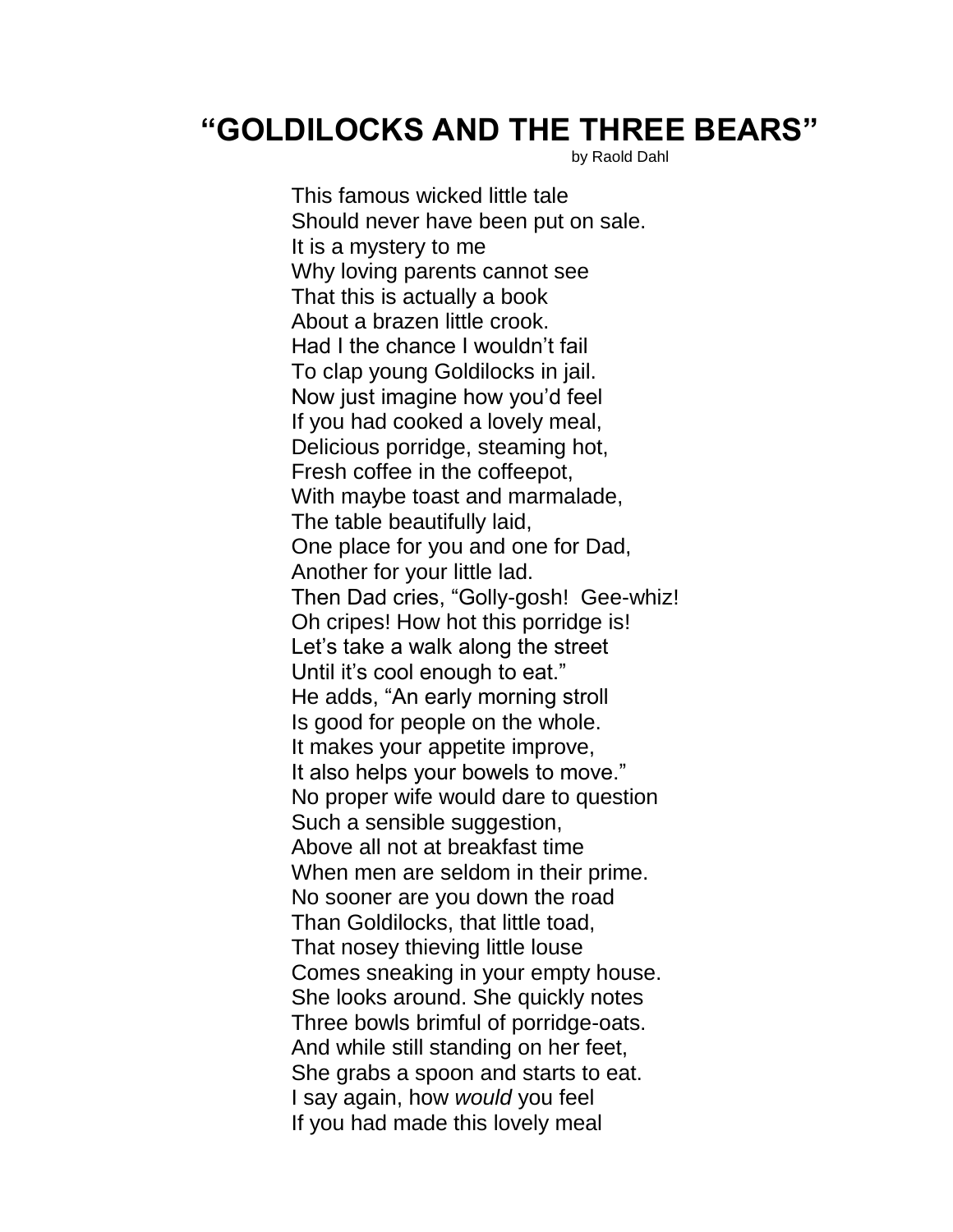And some delinquent little tot Broke in and gobbled up the lot? But wait! That's not the worst of it! Now comes the most distressing bit. You are of course a house-proud wife, And all your happy married life You have collected lovely things Like gilded cherubs wearing wings, And furniture by Chippendale Bought at some famous auction sale. But your most special valued treasure, The piece that gives you endless pleasure, Is one small children's dining chair, Elizabethan, very rare. It is in fact your joy and pride, Passed down to you on Grandma's side. But Goldilocks, like many freaks, Does not appreciate antiques. She doesn't care, she doesn't mind, And now she plonks her fat behind Upon this dainty precious chair, And crunch! It busts beyond repair. A nice girl would at once exclaim, "Oh dear! Oh heavens! What a shame!" Not Goldie. She begins to swear. She bellows, "What a lousy chair!" And uses one disgusting word That luckily you've never heard. (I dare not write it, even hint it. Nobody would ever print it." You'd think by now this little skunk Would have the sense to do a bunk. But no. I very much regret She hasn't nearly finished yet. Deciding she would like a rest, She says, "Let's see which bed is best." Upstairs she goes and tries all three. (Here comes the next catastrophe.) Most educated people choose To rid themselves of socks and shoes Before they clamber into bed.